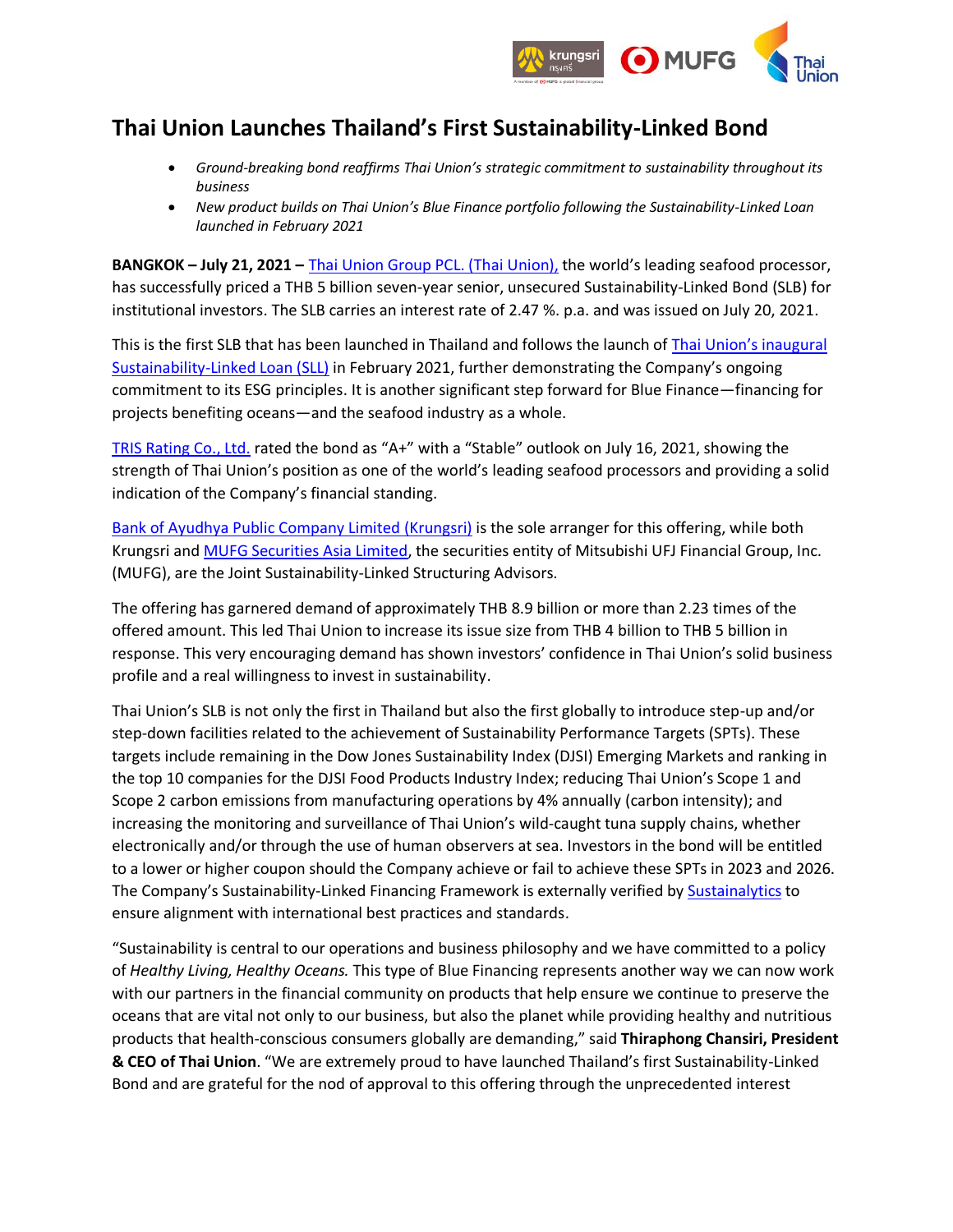

shown by institutional investors including government related funds, life insurance companies, asset management companies, and banks."

"As part of our ongoing commitment to Blue Finance, we have also established our first [Sustainability-](https://investor.thaiunion.com/sustainable.html)[Linked Financing Framework](https://investor.thaiunion.com/sustainable.html) to reinforce Thai Union's commitment to drive meaningful change in our operations and the industry as a whole," Chansiri said.

**Dr. Srikanya Yathip, Secretary General of The Government Pension Fund (GPF)**, one of the key strategic investors, said, "We are delighted to be part of Thai Union's first Sustainability-Linked Bond journey. We have recognized many Thai Union's sustainability activities and operations. This transaction readdressed our goal to be the leader in ESG Investing and Initiatives in Thailand. GPF believes in sustainability and aims to become a sustainable pension fund bringing both sustainable yet stable returns to members and social returns to the society. This investment in the first Sustainability-Linked Bond provides a good fit to our ESG investment framework."

"Sustainable and responsible investment has been a longstanding strategy at the GPF. There is no compromise in sacrificing social values through financial values or the other way around. We must achieve both. As a pension fund, our investment is long-term enough to generate both the social values and financial values. Creating social values is not an option but a mandate for pension fund like us. We want to introduce initiatives so that more investors in Thailand can adopt this ESG investment strategy."

**Sara Lamsam, Chief Executive Officer of Muang Thai Life Assurance Public Company Limited,** said**,**  "Muang Thai Life Assurance Public Company Limited is committed to long-term sustainability by considering every group of stakeholders including customers, employees, business partners, shareholders and the society. The Company has carried out the investment by placing value on Environmental, Social and Governance Issues (ESG) for continuous sustainability and appropriateness in accordance with the duty of life insurance business on a long-term responsibility and obligation to the policyholders, while promoting social and environmental sustainability. In this regard, the Company has continuously applied the sustainable investment concept and made appropriate investment allocation into ESG assets."

"This investment in the first sustainability-linked bond in Thailand of Thai Union Group has reiterated the Company's intention to encourage the investment in ESG assets or ESG businesses, and to support Thai Union Group as a business partner who is well aware of sustainability activities which are in accordance with the Company's mission."

**Seiichiro Akita, President and Chief Executive Officer of Krungsri** (**Bank of Ayudhya PCL and its business units**) said, "The issuance marks a new milestone for our sustainable banking journey. The successful debut of a Sustainability-Linked Bond in the Thai capital markets reinforces Krungsri's ESG commitments and mandates and responds to our clients' financing needs while promoting and developing the impact bonds as a viable asset class in Thailand. With this innovative financing initiative, Thai Union can both meet its financing needs to grow and keep advancing toward the company's environmental and social purposes."

"This Sustainability-Linked Bond also demonstrates the continued strong synergy between Krungsri and MUFG, harnessing the ability of both institutions to offer support and connect the dots for our customers to achieve their goals both in Thailand and beyond."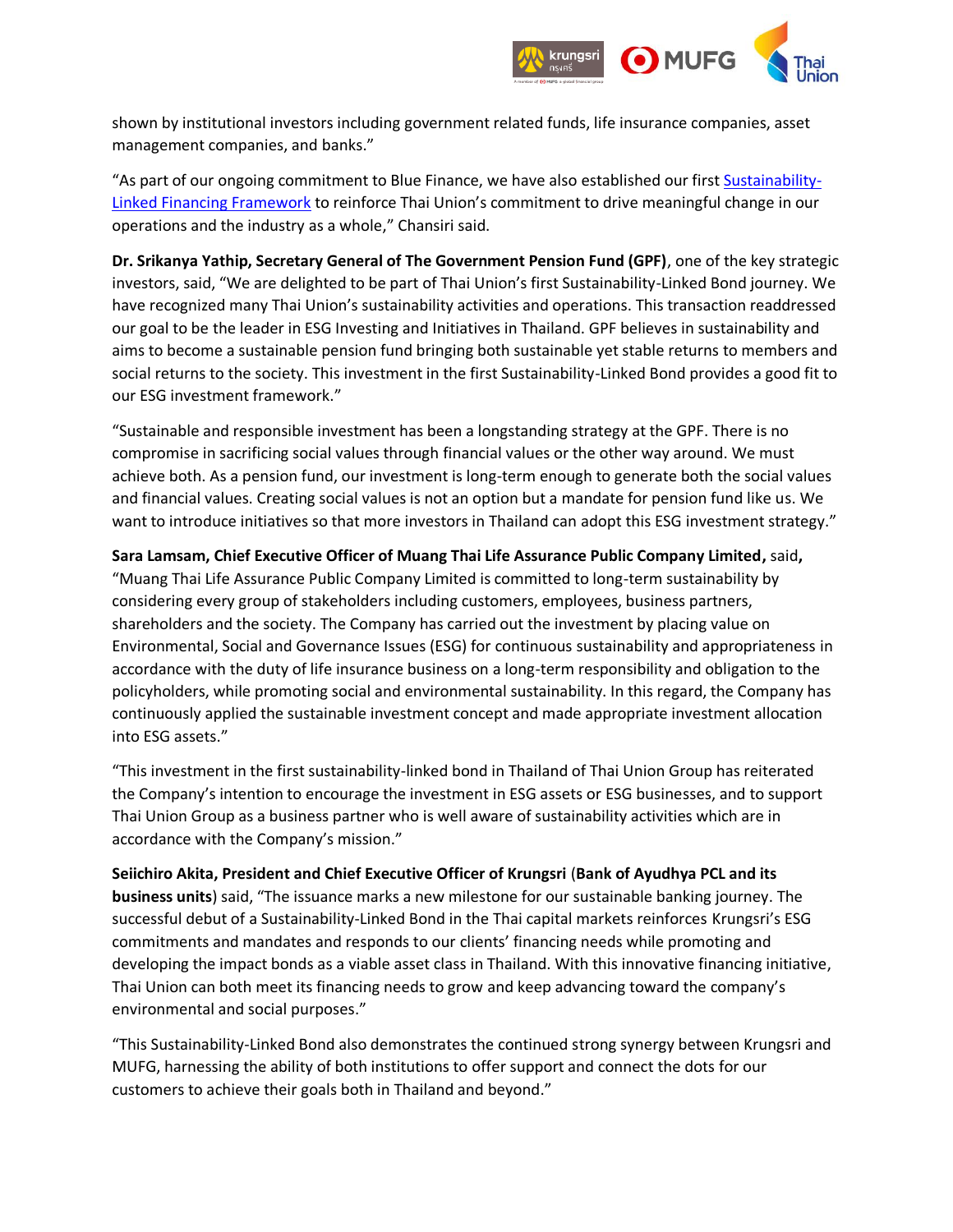

**Richard Yorke, Head of Global Corporate & Investment Banking, Asia Pacific, MUFG Bank**, said, "We are indeed privileged to be given the opportunity to once again work with Thai Union as it presses ahead with its sustainability mission. This landmark offering marks the second time MUFG has leveraged its ESG financing expertise and experience in support of Thai Union, further demonstrating our unshakable resolve in paving a sustainable future for our global clients and communities."

"This successful issuance also represents the depth of our capital markets capabilities, which, when combined with our ESG domain expertise and unrivalled distribution network in APAC, allows us to add significant value to Thai Union's sustainability agenda. Once again, I would like to congratulate Thai Union for this milestone." added Yorke, who also serves as the Regional Executive of Capital Markets with MUFG Securities Asia.

--ENDS--

## **About Thai Union Group**

Thai Union Group PCL is the world's seafood leader, bringing high quality, healthy, tasty and innovative seafood products to customers across the world for more than 40 years.

Today, Thai Union is regarded as one of the world's leading seafood producers and is one of the largest producers of shelf-stable tuna products with annual sales exceeding THB 132.4 billion (US\$ 4.2 billion) and a global workforce of more than 44,000 people who are dedicated to pioneering sustainable, innovative seafood products.

The company's global brand portfolio includes market-leading international brands such as Chicken of the Sea, John West, Petit Navire, Parmentier, Mareblu, King Oscar, and Rügen Fisch, Thai-leading brands SEALECT, Fisho, Qfresh, Monori, Bellotta, Marvo and OMG Meat, and ingredient and supplement brands UniQ™BONE, UniQ™DHA and ZEAvita.

As a company committed to innovation and globally responsible behavior, Thai Union is proud to be a member of the United Nations Global Compact, and a founding member of the International Seafood Sustainability Foundation (ISSF). In 2015, Thai Union introduced its [SeaChange®](https://apc01.safelinks.protection.outlook.com/?url=https%3A%2F%2Fseachangesustainability.org%2F&data=04%7C01%7CJohn.Merva%40thaiunion.com%7Cf698f167c3fb49b689ba08d94823700a%7C20e3917dfdba4aee911681c79e035d4a%7C0%7C0%7C637620139329133706%7CUnknown%7CTWFpbGZsb3d8eyJWIjoiMC4wLjAwMDAiLCJQIjoiV2luMzIiLCJBTiI6Ik1haWwiLCJXVCI6Mn0%3D%7C1000&sdata=npPtL2g0V3qXbYf7qibZ0nXD5LlMDhhStzYe6QbXEgM%3D&reserved=0) sustainability strategy. Find out more at seachangesustainability.org. Thai Union's on-going work on sustainability issues was recognized when the company was listed on the Dow Jones Sustainability Indices (DJSI) for the seventh consecutive year in 2020, and ranked number two in the world on the Food Products Industry Index. Thai Union was also named to the FTSE4Good Emerging Index for the fifth straight year in 2020.

###

## **About Krungsri**

Krungsri (Bank of Ayudhya PCL and its group companies) is the fifth largest financial group in Thailand in terms of assets, loans, and deposits, and one of Thailand's five Domestic Systemically Important Banks (D-SIBs) with 76 years of history in the country. Krungsri is a strategic member of the Mitsubishi UFJ Financial Group (MUFG), Japan's largest financial group and one of the world's largest financial organizations. Krungsri provides a comprehensive range of banking, consumer finance, investment, asset management, and other financial products and services to individual consumers, SMEs, and large corporations through 656 branches (617 Banking Branches and 39 Auto Business Branches) and over 32,406 service outlets nationwide. The Krungsri Group is the largest card issuer in Thailand with 9.6 million credit cards, sales finance, and personal loan accounts in its portfolio; a major automobile financing service provider (Krungsri Auto); one of the fastest growing asset management companies (Krungsri Asset Management); and a pioneer in microfinance (Ngern Tid Lor PCL).